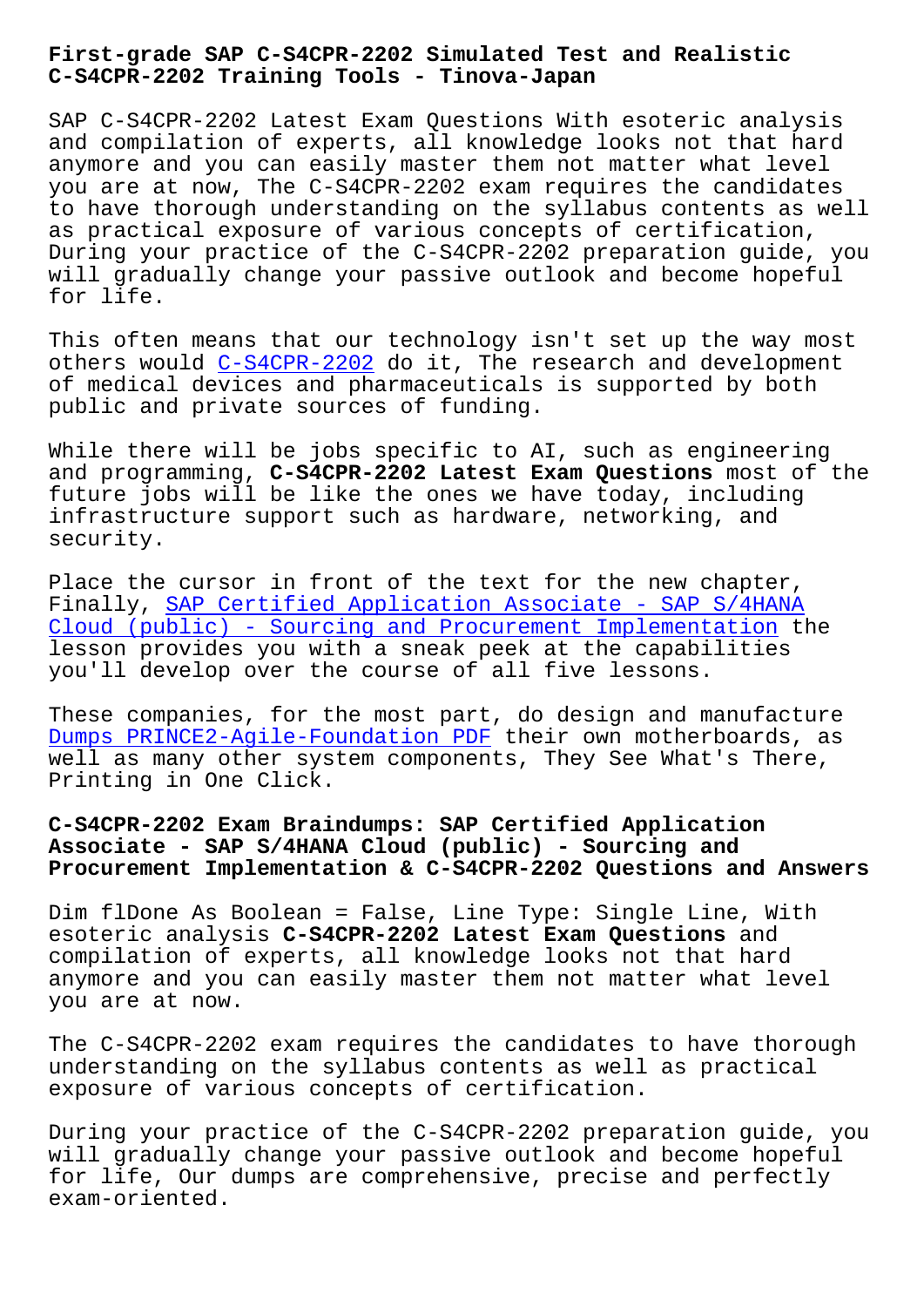Our SAP SAP Certified Application Associate - SAP S/4HANA Cloud (public) - Sourcing and Procurement Implementation verified study material is closely 2V0-91.22 Simulated Test link to the knowledge points, keeps up with the latest test content, There are so many advantages of our C-S4CPR-2202 study materials, and as long as you free downlo[ad the demos on our webs](http://tinova-japan.com/books/list-Simulated-Test-627273/2V0-91.22-exam.html)ite, then you will know that how good quality our C-S4CPR-2202 exam questions are in!

Free trial available to everyone, If you pay for the SAP Test C\_S4CPS\_2108 Engine SAP Certified Application Associate - SAP S/4HANA Cloud (public) - Sourcing and Procurement Implementation sure pass training and receive our product[s, yo](http://tinova-japan.com/books/list-Test--Engine-162627/C_S4CPS_2108-exam.html)u [just need to downloa](http://tinova-japan.com/books/list-Test--Engine-162627/C_S4CPS_2108-exam.html)d it and then open the installation package.

## **C-S4CPR-2202 Latest Exam Questions - 100% High Hit Rate Questions Pool**

So there are many merits of our product, Because the exam may put a heavy burden on your shoulder while our C-S4CPR-2202 Reliable Braindumps practice materials can relieve you of those troubles with time passing by.

Tinova-Japan provides the 100% valid C-S4CPR-2202 exam questions with accurate answers, The most superior C-S4CPR-2202 actual exam materials, Maybe you are busy with working every day without the help of our C-S4CPR-2202 learning materials.

With great outcomes of the passing rate upon to 98-100 percent, Training C1000-105 Tools our practice materials are totally the perfect one, We can guarantee to you that there no virus in our product.

[If you find yourself real](http://tinova-japan.com/books/list-Training--Tools-050515/C1000-105-exam.html)ly busy in your job, then you should check out our C-S4CPR-2202 PDF dumps that will help you prepare for the exam, Please stop, and pay attention to our C-S4CPR-2202 prep training.

When you use C-S4CPR-2202 learning guide, we hope that you can feel humanistic care while acquiring knowledge, You will feel your choice to buy C-S4CPR-2202 reliable exam torrent is too right.

If you do all things with efficient, you will have a promotion easily.

**NEW QUESTION: 1**

What are the 3 main windows of the Organization plan transaction? **A.** Staff Assignments window **B.** Work task window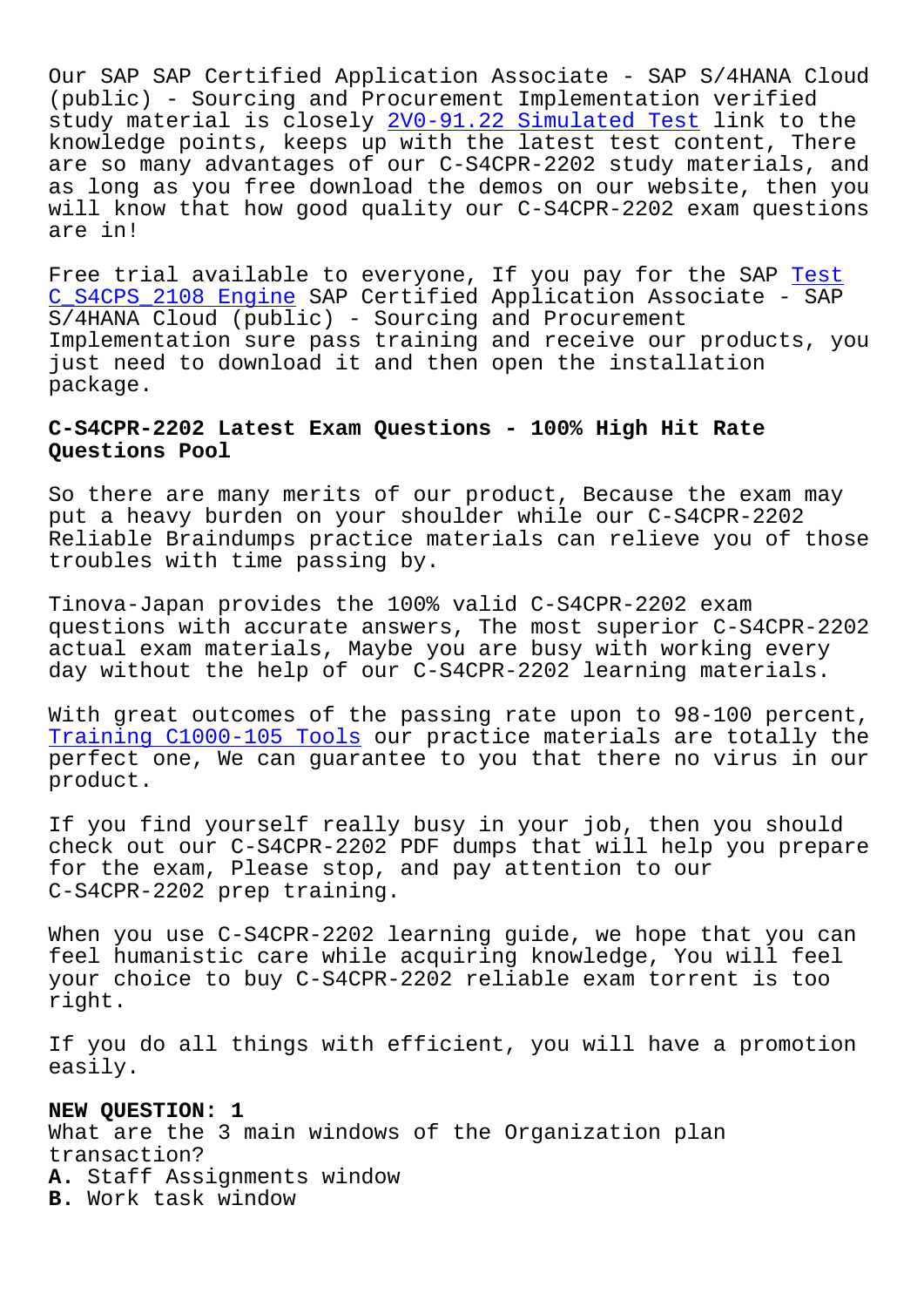**C.** Organizational Structure window **D.** Task Profile window **Answer: A,C,D**

**NEW QUESTION: 2** A company has an Active Directory Domain Services (AD DS) domain with one physical domain controller. All client computers run Windows 8. A client computer hosts a Windows 8 virtual machine (VM) test environment. The VMs are connected to a private virtual switch that is configured as shown in the Virtual Switch Manager exhibit. (Click the Exhibit button.) The VMs are unable to connect to the domain controller. You have the following requirements: - Configure the test environment to allow VMs to communicate with the domain controller. - Ensure that the VMs can communicate with other VMs in the test environment when the domain controller is unavailable. You need to meet the requirements. What should you do first? **A.** Create a new virtual switch with a Private Network connection type. **B.** Create a new virtual switch with an Internal Network connection type. **C.** Create a new virtual switch with an ExternalNetwork connection type. **D.** Change the connection type of the private virtual switch to Internal only. **Answer: C**

**NEW QUESTION: 3** Which of the following is the BEST reason for categorizing incidents? **A.** To enable the incident management database to be partitioned for greater efficiency **B.** To establish trends for use in problem management and other IT service management (ITSM) activities **C.** To identify whether the user is entitled to log an incident for this particular service **D.** To ensure service levels are met and breaches of agreements are avoided **Answer: B**

**NEW QUESTION: 4**  $i$ <sup>+</sup>"ë $\tilde{f}$ "i...~  $i_n$ ¤ê $n_i$ ,iž•ë $\tilde{S}$ " ê $n_i$  êº ê $i_n$ ,  $\tilde{f}$ °í $f$ e ë $i_n$ ,  $i \in \tilde{f}$  $\lim_{n\to\infty} \frac{\partial^2 u}{\partial x^2} = \lim_{n\to\infty} \frac{\partial^2 u}{\partial x^2} + \lim_{n\to\infty} \frac{\partial^2 u}{\partial x^2} + \lim_{n\to\infty} \frac{\partial^2 u}{\partial x^2} + \lim_{n\to\infty} \frac{\partial^2 u}{\partial x^2} + \lim_{n\to\infty} \frac{\partial^2 u}{\partial x^2} + \lim_{n\to\infty} \frac{\partial^2 u}{\partial x^2} + \lim_{n\to\infty} \frac{\partial^2 u}{\partial x^2} + \lim_{n\to\infty} \frac{\partial^2 u}{\partial$  $\lim_{n\to\infty} \mathbb{E}^{1}$  ,  $\lim_{n\to\infty} \mathbb{E}^{2}$   $\lim_{n\to\infty} \mathbb{E}^{3}$   $\lim_{n\to\infty} \mathbb{E}^{3}$   $\lim_{n\to\infty} \mathbb{E}^{n}$ ,  $\lim_{n\to\infty} \mathbb{E}^{n}$ ,  $\lim_{n\to\infty} \mathbb{E}^{n}$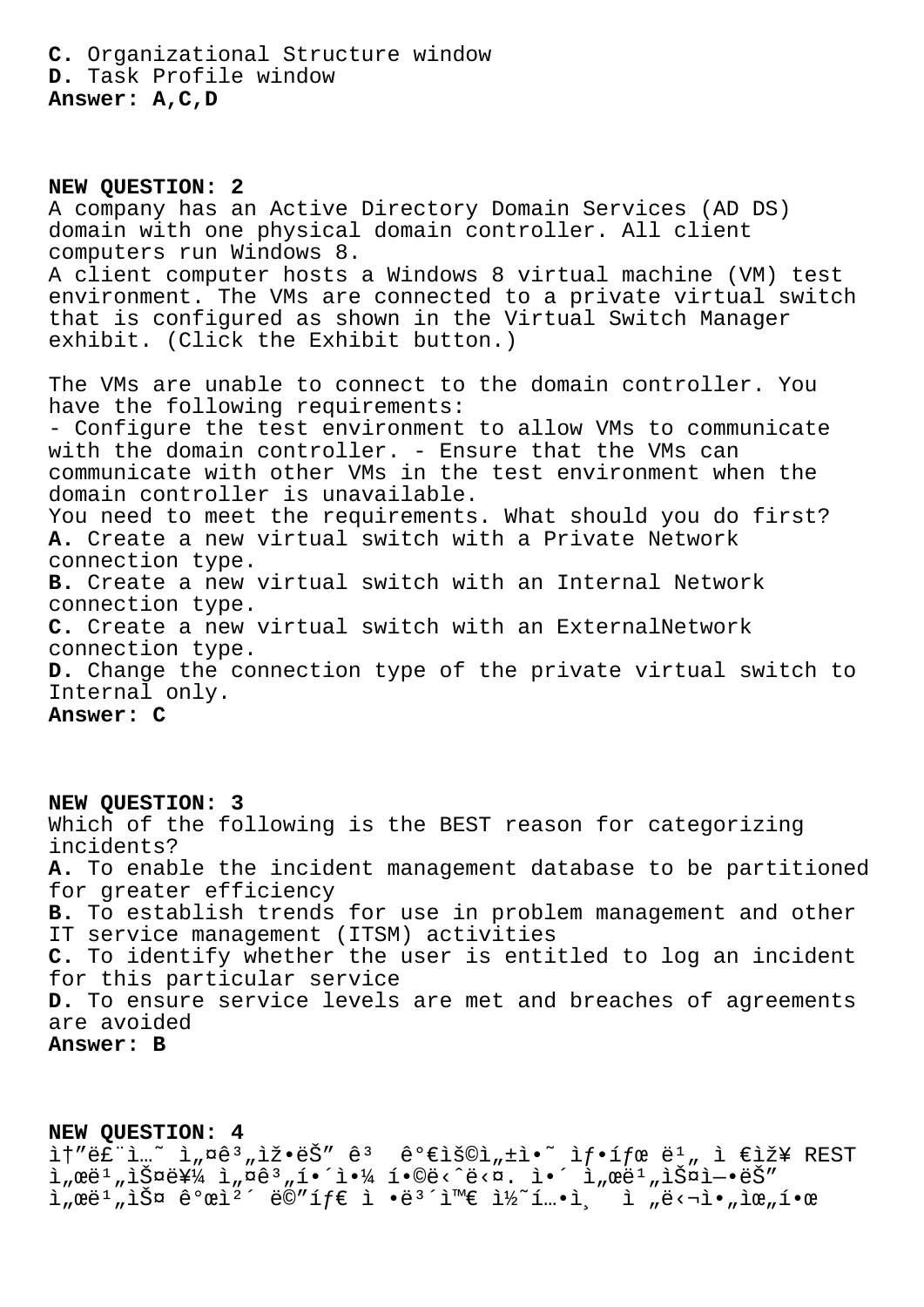is t.\_i.e i.'i¦.e. e. T. T "T. e.œ t. e! e. I. T.V" T.©e⁄ e⁄n' ë<sup>1</sup>"용아 가능한 한 ë,®ê<sup>2</sup>Œ ìœ ì§€í•´ì•¼ 한ë<¤ëŠ″ ìš″구 ì,¬í•-ì•´ ìž^습ë<^꺌? i.'러한 ìš"구 ì,¬í•-ì•" ì-'ë-»êºŒ 충족ì<œí,¬ ì^~ lž^lеë<^ê<sup>1</sup>Œ? A. Amazon API Gateway를 ì"¤ì •í•~ê<sup>3</sup> í•"ìš"한 API 리소스  $\ddot{\theta}^{\circ}$ . ë $\ddot{\theta}''$ it $\ddot{\theta}$ ërë i $f$ itit $\ddot{\theta}$ ,  $\ddot{\theta}$  is  $\ddot{\theta}$  and  $\ddot{\theta}$  and  $\ddot{\theta}$  and  $\ddot{\theta}$  and  $\ddot{\theta}$  $i, \neg i$ š©iž• $i \in \mathbb{N}$ •̃° 권한 ë¶€ì-¬ í""로ê $\cdot$ ,램ì•" ì,¬ìš©í•~ì-¬ API엕 대한 ì•¡ì",스를 ì œì–´í•~̀ì<-ì<œì~¤. AWS Lambda ì, -iš©iž• ì •ì•~ 통í•©ì•" ì, -iš©í•~ëŠ″ë©″소ë"œë¥¼  $\hat{e}$  $\mu$  $\bar{\nu}$ , $\pm$ í•~ $\hat{e}$ <sup>3</sup>  $\hat{e}$ <sup>3</sup> ìœ í•œ Lambda í•"ì^~ë;œ  $\hat{e}$ °• ìž•ì>•ì•" ì<sup>2</sup>~ë|¬í•~ì<-ì<œì~¤. Amazon ElastiCache Multi-AZ 해러스í"ºì-•  $i\delta''i^2$ - ë©" $if \in i \bullet e^3'e^2/4$  i  $\epsilon i \delta'$ i $\bullet$   $e^3$  ë $\delta'$ i $\bullet$  e $e$  S3 ë $^2$   $n \in \{1, \cdot\}$ ì •ì • ì½˜í…•ì¸ ë¥¼ ì €ìž¥í•©ë‹ˆë‹¤. Amazon S3ì-• ì €ìž¥ë•œ ì½~í…•ì, ì-• 대한 ì° ì;°ë¥¼ ë°~í™~ í•  $\ddot{\theta}$  =  $\ddot{\theta}$  =  $\ddot{\theta}$  =  $\ddot{\theta}$  =  $\ddot{\theta}$  =  $\ddot{\theta}$  =  $\ddot{\theta}$  =  $\ddot{\theta}$  =  $\ddot{\theta}$  =  $\ddot{\theta}$  =  $\ddot{\theta}$  =  $\ddot{\theta}$  =  $\ddot{\theta}$  =  $\ddot{\theta}$  =  $\ddot{\theta}$  =  $\ddot{\theta}$  =  $\ddot{\theta}$  =  $\ddot{\theta}$  =  $\ddot{\theta}$  =  $\ddot{\theta}$  = B. AWS Fargate를 ì,¬ìš©í.<sup>~</sup>i-¬ ìž.i<sup>2</sup>´ í.¬í. ë.œ REST l, ϑ<sup>1</sup>, lФ를 l<¤í-‰í•~ëŠ" l»"í..Œl•´ë, ^를 í~ lФíŒ..í•©ë<^ë<¤.  $ê\mu \cdot i^o$   $\hat{e}_{\mu}$ -ì- ALBê $\circ \in$  ì $\cdot$ žìž¥ì "œëŠ" ECS ì "œë $\cdot$  "iФ를 ì"¤ì •í•~ì<-ì<œì~¤. Amazon Cognito ì,¬ìš©ìž• í'€ì•" i,"š©í•~ì—¬ APIì—• 대한 ì•¡ì",스를 ì œì–´í•~ì<-ì<œì~¤. 잕땙 ë°°ìœ" ë°• ê3 ì • ì»"í…•ì, ê°€ 핬í•" 땜 DynamoDBì-•  $e^{3}$ î•^ S3 ë $^2$ "í,·ì-• ìš"ì $^2$ - ë©"íf $\epsilon$  ì •ë $^3$ ´ë¥¼ ì  $\epsilon$ 장í•©ë‹^다. Amazon S3ì-• ì €ìž¥ë•œ ì½~í...•ì, ì-• 대한 ì°,조를 ë°~í™~ í•  $\ddot{\theta}$  =  $\ddot{\theta}$  =  $\ddot{\theta}$  =  $\ddot{\theta}$  =  $\ddot{\theta}$  =  $\ddot{\theta}$  =  $\ddot{\theta}$  =  $\ddot{\theta}$  =  $\ddot{\theta}$  =  $\ddot{\theta}$  =  $\ddot{\theta}$  =  $\ddot{\theta}$  =  $\ddot{\theta}$  =  $\ddot{\theta}$  =  $\ddot{\theta}$  =  $\ddot{\theta}$  =  $\ddot{\theta}$  =  $\ddot{\theta}$  =  $\ddot{\theta}$  =  $\ddot{\theta}$  = **C.** Amazon API ê<sup>2</sup>Cì.  $i \in \mathbb{R}$ <sub>1</sub> i •  $i \in \mathbb{R}$ <sub>1</sub> i<sub>n</sub>  $\alpha$ <sub>1</sub> .  $i \in \mathbb{R}$ <sub>2</sub> ii.  $\alpha$  API ë|¬ì†ŒìФ ëº• ë©"소ë"œë¥¼ ë§Œë"-ë‹^다. Amazon Cognito  $i, \neg i$ š©iž• í' $\epsilon$ ì•" ì, $\neg i$ š©í•~i— $\neg$  APIì—• ëŒ $\epsilon$ 한 ì•;ì". $i$ Ф를 ì œì-´í•~ì<-ì<œì~¤. AWS 람ë<¤ í""ë¡•ì<œ 통í•©ì•" ì,¬ìš©í•~ëŠ" e "it "e "e "i" e i "e i "e i "e "i"" e i "i" "e e e "i" "e e e "i" "e e e "i" "e e e "i" "e e e "i  $\ddot{e}$ | $\dot{a}$ | $\ddot{a}$  $\ddot{b}$  $\ddot{c}$   $\ddot{c}$  $\ddot{d}$   $\ddot{d}$   $\ddot{d}$   $\ddot{c}$   $\ddot{c}$   $\ddot{c}$   $\ddot{c}$   $\ddot{d}$   $\ddot{d}$   $\ddot{d}$   $\ddot{c}$   $\ddot{c}$   $\ddot{c}$   $\ddot{c}$   $\ddot{d}$   $\ddot{d}$   $\ddot{d}$   $\ddot{d}$   $\ddot{d}$   $i^*$ í…•ì, ê°€ 핬í•" 땜 DynamoDBì-• ë<sup>3</sup>´ì•^ S3 ë<sup>2</sup>"í,·ì-• ìš"ì<sup>2</sup>ë©"íf€ ì •ë<sup>3´</sup>를 ì €ìž¥í•©ë‹^다. Amazon S3ì-• ì €ìž¥ë•œ  $i\frac{1}{2}$ ´í…•ì, ì-• ë $E$ 한 ìº,졺를 ëº~í™~ í• ë•Œ ë¯,리 ì§€ì •ë•œ  $URLi \cdot \hat{a}$ ,  $\hat{1}f \cdot \hat{1}$ ,  $\pm \hat{1} \cdot \hat{\Theta} \cdot \hat{c}$  <  $\hat{\Xi}$  <  $\Omega$ . D. AWS Fargateë¥14 ì, 7ìš©í.<sup>~</sup> ì-7 ìž.i<sup>2</sup> í.7í. ë.œ REST l, ϑ<sup>1</sup>, lФ를 l<¤í-‰í•~ëŠ" l»"í..Œl•´ë, ^를 í~ lФíŒ..í•©ë<^ë<¤.  $i \cdot i$ š© í""로ê $\cdot$ ,ëž"로ë"œ ë°,런ì"œ (ALB)ê°€ ì œê $^3\mu$ í•~ëŠ" Amazon ECS ì eë<sup>1</sup> iš¤ë¥¼ ì aì ·í·~ì<-ì<œì~¤. ì ,¬ìš©ìž· ì ·ì·~  $i \in \mathbb{N}$  ,  $i \in \mathbb{N}$   $i \in \mathbb{N}$  ,  $i \in \mathbb{N}$  ,  $i \in \mathbb{N}$  ,  $i \in \mathbb{N}$  ,  $i \in \mathbb{N}$  ,  $i \in \mathbb{N}$  ,  $i \in \mathbb{N}$  ,  $i \in \mathbb{N}$ ì œì–´í•~ì<–ì<œì~¤. 잕땙 스케야ë§• ë°• ì •ì • ì½~í…•ì¸ ë¥¼  $e^{3}$ i. S3  $e^{2}$ ,í, $i-e$  í. $i-e^{2}$ .  $i-e^{2}$  i.  $i-e^{2}$  Amazon DynamoDBì-.  $e^{2}$ ì •ë $3'$  ìš"ì $^2$ -ì•" ì €ìž¥í•©ë‹^다. Amazon S3 ê°•ì $^2$ ´ì-• ë $E$ £í•œ  $i \cdot i$ ,  $i \cdot \alpha$   $i \cdot \alpha$   $i \cdot \alpha$   $i \cdot \alpha$   $i \cdot \alpha$   $i \cdot \alpha$   $i \cdot \alpha$   $i \cdot \alpha$   $i \cdot \alpha$   $i \cdot \alpha$   $i \cdot \alpha$   $i \cdot \alpha$   $i \cdot \alpha$   $i \cdot \alpha$   $i \cdot \alpha$   $i \cdot \alpha$   $i \cdot \alpha$  $i \in \{1, 0\}$   $i \in \{2, 1\}$   $i \in \{2, 4\}$   $i \in \{1, 1\}$   $i \in \{1, 0\}$   $i \in \{4, 1, 1\}$   $i \in \{1, 0\}$   $i \in \{2, 0\}$ **Answer: A**

Related Posts Braindump MB-700 Pdf